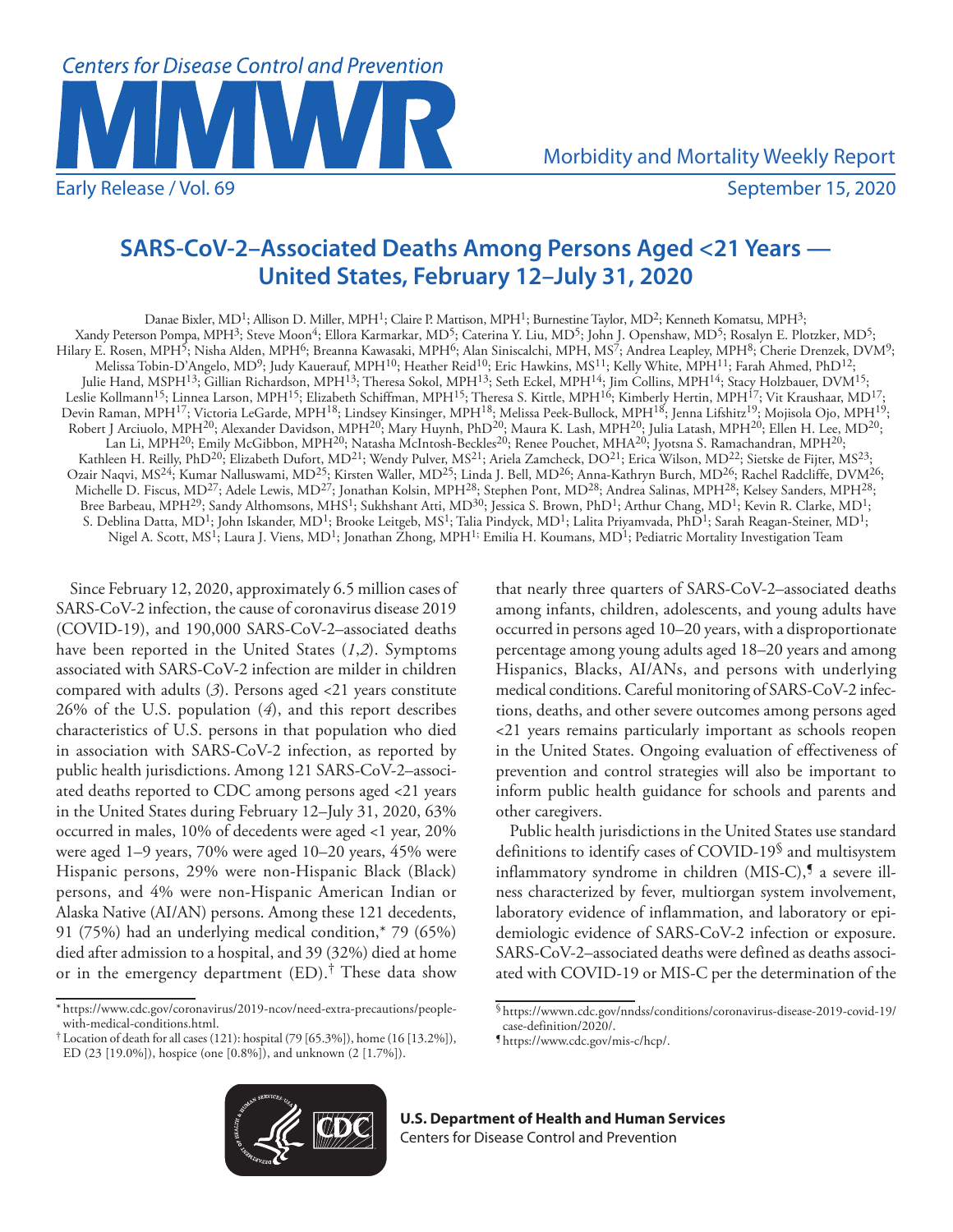jurisdiction. Persons aged <21 years who met the definition for a SARS-CoV-2–associated death and died during February 12– July 31, 2020, were included in this study. Fifty states, New York City, the District of Columbia, Puerto Rico, Guam, and the U.S. Virgin Islands were asked to submit information on SARS-CoV-2–associated deaths among persons aged <21 years, including COVID-19 or MIS-C case status (as determined by each jurisdiction), demographics, dates of illness onset and hospitalization, underlying medical conditions, and location of death. Number of days from illness onset to hospitalization, days from hospitalization until date of death, and days from onset to date of death were calculated for decedents with available data.

Cases of SARS-CoV-2 infection among persons aged <21 years in the United States were first reported in March 2020 (Figure 1); the first SARS-CoV-2–associated fatality among persons in that age group also occurred in March. During February 12–July 31, a total of 391,814 cases of confirmed or probable COVID-19 or MIS-C in persons aged <21 years were reported through case-based surveillance in the United States.

Among the 55 health jurisdictions invited to submit information on SARS-CoV-2–associated deaths among persons aged <21 years, 47 responded; 20 reported no deaths,\*\* and 27 identified 121 deaths†† that met inclusion criteria. Overall, 120 (99%) decedents met the confirmed or probable COVID-19 case definition, and 15 (12%) met the MIS-C case definition, including 14 (12%) who met both case definitions. Twelve (10%) deaths were in infants aged <1 year, 24 (20%) in children aged 1–9 years, and 85 (70%) in persons aged 10–20 years; the median age at death was 16 years (interquartile range  $[IQR] = 7-19$  years) (Figure 2) (Table). Among the 121 decedents, 76 (63%) were male, 54 (45%) were Hispanic, 35 (29%) were Black, and five (4%) were AI/AN.

Among the 121 decedents, 30 (25%) were previously healthy (no reported underlying medical condition), 91 (75%) had at least one underlying medical condition, and 54 (45%) had two or more underlying medical conditions. The most frequently reported medical conditions were chronic lung disease, including asthma (34 [28%]), obesity (33 [27%]), neurologic and developmental conditions (26 [22%]), and cardiovascular conditions (22 [18%]).

## **Summary**

What is already known about this topic?

Symptoms associated with SARS-CoV-2 infection are milder in children compared with adults.

## What is added by this report?

Among 121 SARS-CoV-2–associated deaths among persons aged <21 years reported to CDC by July 31, 2020, 12 (10%) were infants and 85 (70%) were aged 10–20 years. Hispanic, non-Hispanic Black and non-Hispanic American Indian/Alaskan Native persons accounted for 94 (78%) of these deaths; 33% of deaths occurred outside of a hospital.

## What are the implications for public health practice?

Persons aged <21 years exposed to SARS-CoV-2 should be monitored for complications. Ongoing surveillance for SARS-CoV-2–associated infection, hospitalization, and death among persons aged <21 years should be continued as schools reopen in the United States.

Overall, 79 (65%) deaths occurred after hospital admission. Among the remaining 42 decedents, 16 (38%) died at home, 23 (55%) were critically ill and died in the ED, one (2%) died in hospice care, and the location of death was unknown for two (5%). Out-of-hospital deaths occurred in all age groups; however, the highest proportions of deaths at home or in the ED occurred in infants (33%) and adolescents and young adults aged 14–20 years (37%)§§ (Supplementary figure, [https://](https://stacks.cdc.gov/view/cdc/93381) [stacks.cdc.gov/view/cdc/93381](https://stacks.cdc.gov/view/cdc/93381)). Among the 79 decedents who died in the hospital, the median interval from onset of symptoms until admission was 3 days (IQR =  $1-7$  days),<sup>99</sup> and the median interval from hospital admission until death was 8 days (IQR =  $4-21.5$  days).\*\*\* Among 94 decedents with known illness onset date, median interval from onset of symptoms until death was 11 days (IQR = 6*–*24 days).

# **Discussion**

During February 12–July 31, 2020, a total of 391,814 cases of COVID-19 and MIS-C (representing approximately 8% of all reported cases) (*1*,*2*) and 121 deaths (approximately 0.08% of all deaths) (*1*,*2*) were identified among persons aged <21 years in the United States. Four important findings were identified. First, although Hispanic, Black, and AI/AN persons represent 41% of the U.S. population aged <21 years (*4*),

<sup>\*\*</sup> Jurisdictions reporting no deaths included Alaska, Delaware, District of Columbia, Guam, Hawaii, Idaho, Kentucky, Massachusetts, Missouri, Montana, New Mexico, Oregon, South Dakota, Vermont, Virginia, U.S. Virgin Islands, Washington, West Virginia, Wisconsin, and Wyoming.

<sup>††</sup> Jurisdictions reporting one or more deaths included: Alabama, Arizona, California, Colorado, Connecticut, Florida, Georgia, Illinois, Indiana, Kansas, Louisiana, Maryland, Michigan, Minnesota, Mississippi, Nevada, New Jersey, New York City, New York State, North Carolina, Ohio, Oklahoma, Pennsylvania, South Carolina, Tennessee, Texas, and Utah.

<sup>§§</sup> By age group the following decedents died at home or in the ED: infants (four of 12 [33%]), age  $1-\overline{4}$  years (three of 11 [27%], age 5-9 years (two of 13 [15%]), 10–13 years (three of 12 [25%]), 14–17 years (nine of 23 [39%]), and 18–20 years (18 of 50 [36%]); overall, 39 (32%) of 121 decedents died at home or in the ED.

<sup>¶¶</sup> Calculation is based on data from 72 decedents for whom information on onset date and hospital admission date were available.

<sup>\*</sup> Calculation is based on data from 60 decedents for whom information on hospital admission date and death date were available.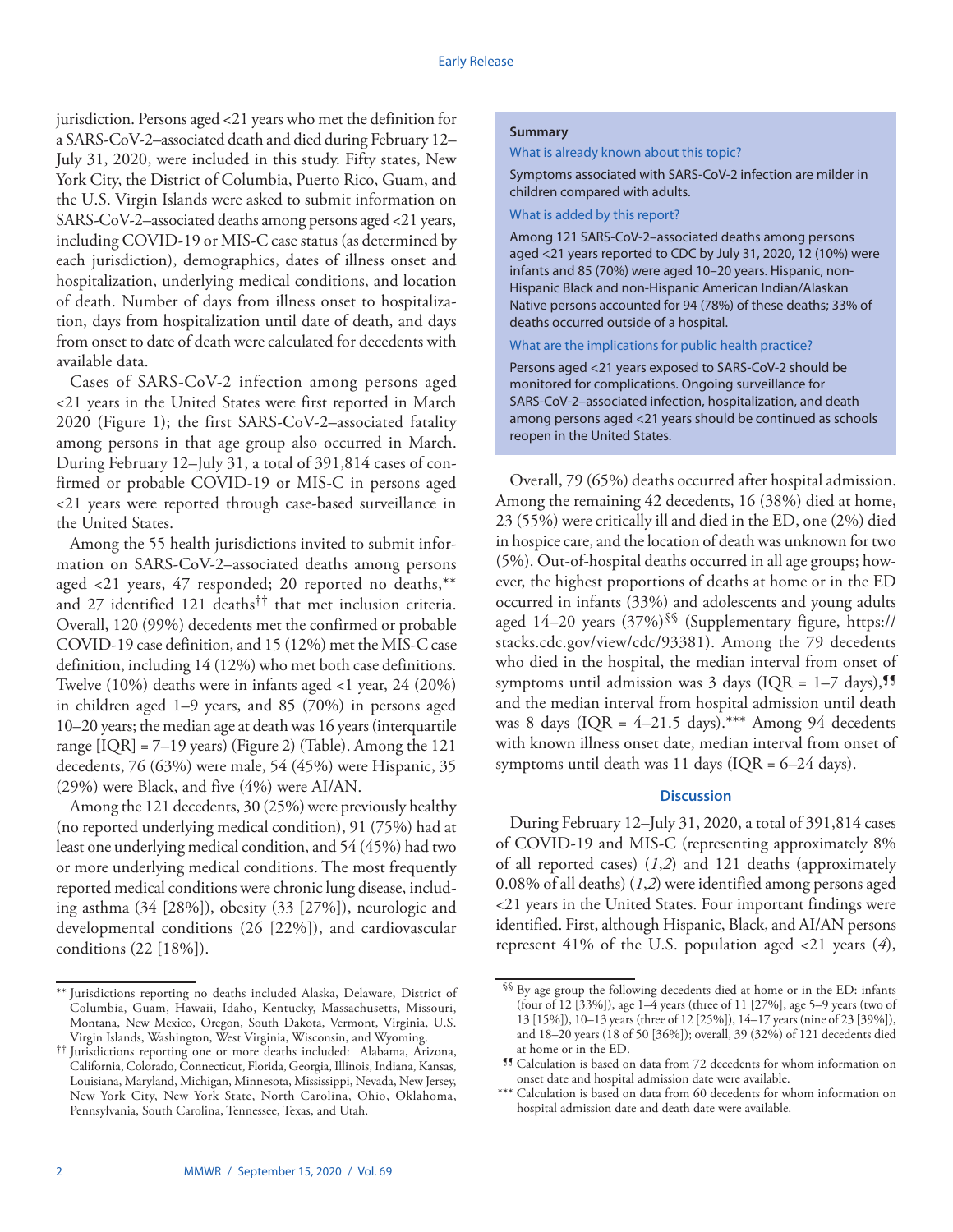#### Early Release





\* [https://wwwn.cdc.gov/nndss/conditions/coronavirus-disease-2019-covid-19/case-definition/2020/.](https://wwwn.cdc.gov/nndss/conditions/coronavirus-disease-2019-covid-19/case-definition/2020/)<br>† During February 12–July 31, 2020, 391,814 cases of coronavirus disease 2019 (COVID-19) in persons age <21 years were report to CDC was missing for 34,538 cases not shown here. Weeks beginning February 12 and July 26 represent partial weeks, February 12–15 and July 26–31, respectively. § The first SARS-CoV-2–associated death in a person aged < 21 years in the United States occurred during the week beginning March 15, 2020.

¶ Includes 121 total decedents, 120 persons who met the case definition for COVID-19, 15 persons who met the case definition for multisystem inflammatory syndrome in children, and 14 persons who met both case definitions.

\*\* Among 121 decedents, 94 had a recorded symptom onset date; median interval from symptom onset to death was 11 days (interquartile range = 6–24 days).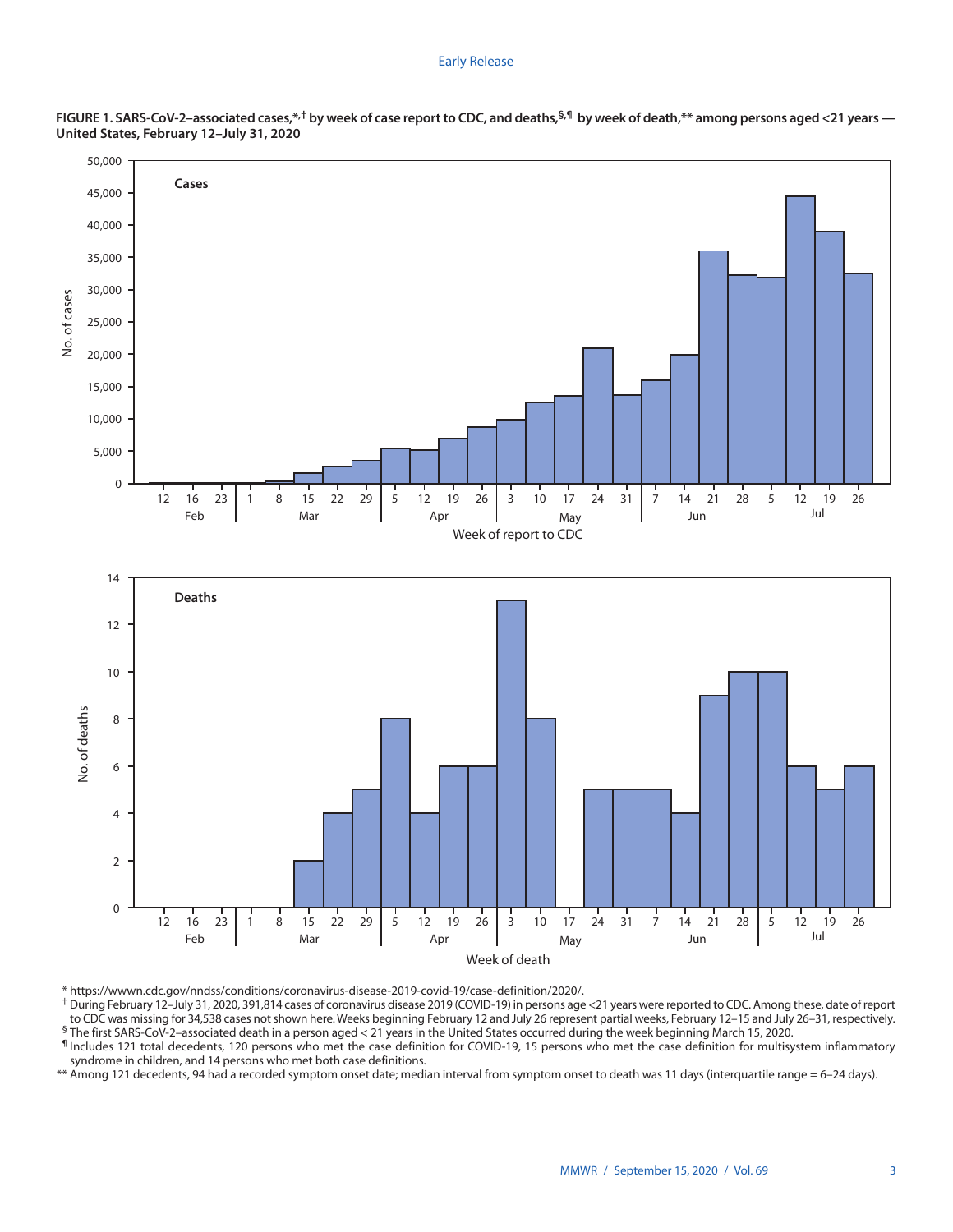#### Early Release



#### **FIGURE 2. Age at death among persons aged <21 years with SARS-CoV-2–associated deaths\*,† — United States, February 12–July 31, 2020§**

\* [https://wwwn.cdc.gov/nndss/conditions/coronavirus-disease-2019-covid-19/case-definition/2020/.](https://wwwn.cdc.gov/nndss/conditions/coronavirus-disease-2019-covid-19/case-definition/2020/)<br>† <https://www.cdc.gov/mis-c/hcp/>.<br>§ Includes 121 total decedents, 120 persons who met the case definition for coronavirus dis syndrome in children, and 14 persons who met both case definitions.

these groups accounted for approximately 75% of deaths in persons aged <21 years. Second, deaths were more prevalent among males and among persons aged 10–20 years; young adults aged 18–20 years accounted for nearly half of all deaths in this population. Third, 75% of decedents had at least one underlying condition, and 45% had two or more underlying conditions. Fourth, a substantial proportion of out-of-hospital deaths in association with SARS-CoV-2 infection occurred among all age groups in this analysis.

Among infants, children, and adolescents hospitalized with laboratory-confirmed COVID-19 (*5*) and cases of MIS-C (*6*), persons from racial and ethnic minority groups are overrepresented. These racial/ethnic groups are also disproportionately represented among essential workers unable to work from their homes (*7*), resulting in higher risk for exposure to SARS-CoV-2 with potential secondary transmission among household members, including infants, children, adolescents, and young adults. In addition, disparities in social determinants of health, such as crowded living conditions, food and housing insecurity, wealth and educational gaps, and racial discrimination, likely contribute to racial and ethnic disparities in COVID-19 and MIS-C incidence and outcomes (*7*). Finally, higher rates of adverse outcomes among racial and ethnic minorities are likely related to challenges in seeking care for various reasons, including difficulty and delays in accessing health care services because of lack of insurance, child care, transportation, or paid sick leave, and social determinants of health that contribute to higher prevalence of medical conditions (*7*).

Thirty-nine out-of-hospital SARS-CoV-2–associated deaths occurred at home or in the ED among persons aged <21 years. In the United States, significant reductions in ED visits (*8*) and childhood immunizations (*9*) occurred during March–April 2020, suggesting that necessary care might be delayed or deferred during the pandemic. Although infants, children, and adolescents are more likely to have milder COVID-19 illness than are adults (*3*), complications, including MIS-C (*6*) and respiratory failure (*5*,*6*), do occur in these populations. Persons infected with or exposed to SARS-CoV-2 should be followed closely so that clinical deterioration can be detected early. In this analysis, the number of deaths was highest in persons aged 14–20 years. Adolescents especially need patient-centered follow-up services that are developmentally appropriate (*10*).

The findings in this report are subject to at least five limitations. First, case-based surveillance data††† underestimate cases of COVID-19 compared with aggregate case reports§§§ from states, and data for some variables in case-based surveillance (e.g., demographic variables) are missing. Therefore, data on cases and deaths by race/ethnicity are not comparable and case fatality rates by race/ethnicity cannot be calculated. Second, the possibility exists that all deaths were not recognized or reported, in part because of incomplete testing, failure to update vital status after death of a previously reported case of

<sup>†††</sup> [https://covid.cdc.gov/covid-data-tracker/#demographics.](https://covid.cdc.gov/covid-data-tracker/#demographics) §§§ [https://covid.cdc.gov/covid-data-tracker/#cases\\_totalcases.](https://covid.cdc.gov/covid-data-tracker/#cases_totalcases)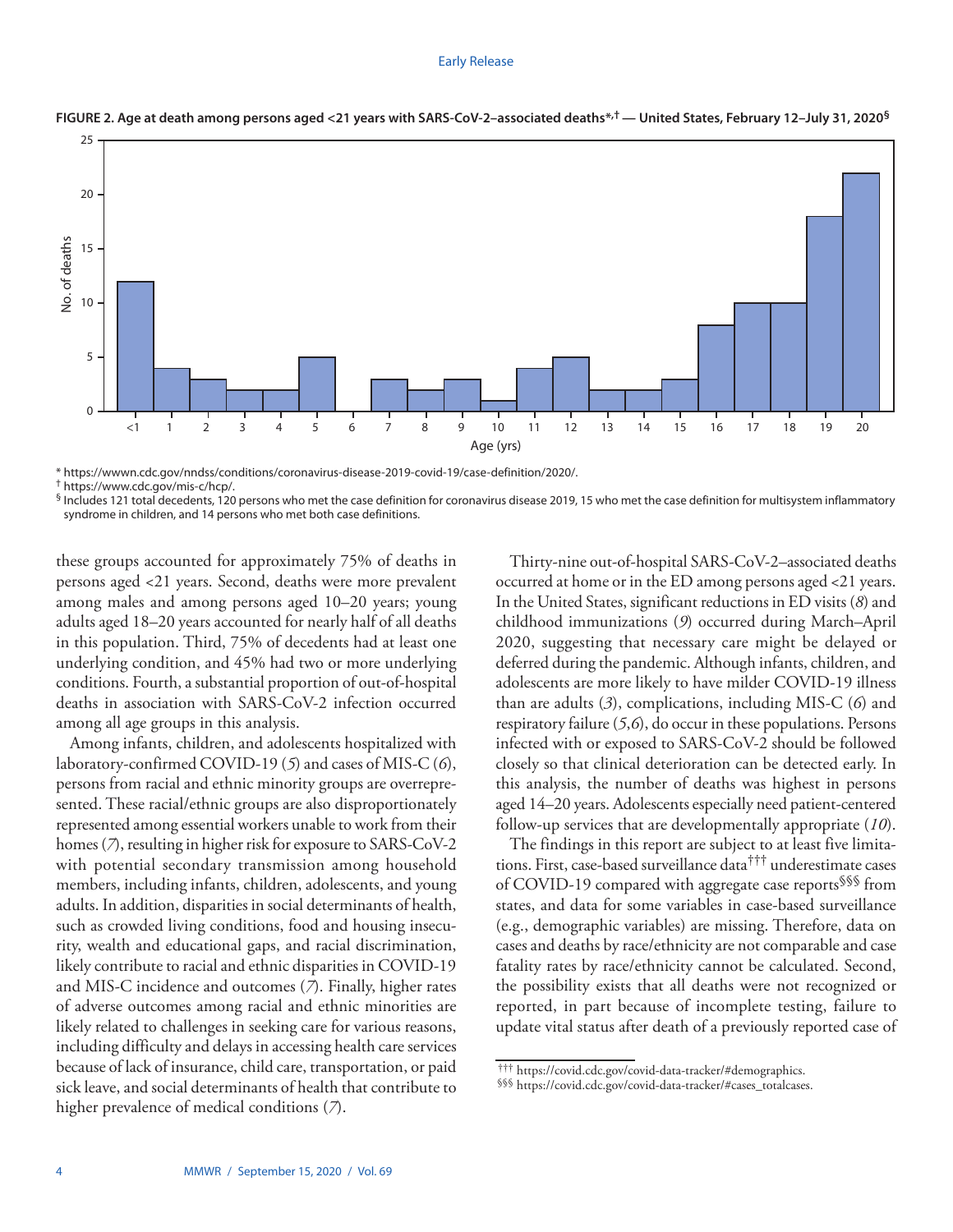**TABLE. Demographic and clinical characteristics of SARS-CoV-2– associated deaths among persons aged <21 years — United States, February 12–July 31, 2020\***

| <b>Characteristic</b>                                                | No. (%)                 |
|----------------------------------------------------------------------|-------------------------|
| <b>Total</b>                                                         | 121 (100)               |
| Age group, yrs                                                       |                         |
| $<$ 1                                                                | 12(9.9)                 |
| $1 - 4$                                                              | 11(9.1)                 |
| $5 - 9$                                                              | 13 (10.7)               |
| $10 - 13$                                                            | 12 (9.9)                |
| $14 - 17$                                                            | 23 (19.0)               |
| $18 - 20$                                                            | 50 (41.3)               |
| Age, yrs, median (IQR)                                               | $16(7-19)$              |
| Sex                                                                  |                         |
| Female                                                               | 45 (37.2)               |
| Male                                                                 | 76 (62.8)               |
| <b>Race/Ethnicity</b>                                                |                         |
| Hispanic                                                             | 54 (44.6)               |
| American Indian/Alaska Native, non-Hispanic                          | 5 (4.1)                 |
| Asian or Pacific Islander, non-Hispanic                              | 5(4.1)                  |
| Black, non-Hispanic                                                  | 35 (28.9)               |
| White, non-Hispanic                                                  | 17 (14.0)               |
| Multiple/Other <sup>†</sup>                                          | 2(1.7)                  |
| Missing/Unknown                                                      | 3(2.5)                  |
| SARS-CoV-2-associated condition <sup>§</sup><br>COVID-19             |                         |
| MIS-C                                                                | 120 (99.2)<br>15 (12.4) |
|                                                                      |                         |
| Underlying medical condition <sup>1</sup><br>No underlying condition | 30 (24.8)               |
| $\geq$ 1 underlying condition                                        | 91 (75.2)               |
| ≥2 underlying conditions                                             | 54 (44.6)               |
| Chronic lung disease**                                               | 34 (28.1)               |
| Obesity <sup>††</sup>                                                | 33 (27.3)               |
| Neurologic and developmental <sup>§§</sup>                           | 26 (21.5)               |
| Cardiovascular disease <sup>¶¶</sup>                                 | 22 (18.2)               |
| Cancer or immunosuppressive condition***                             | 17 (14.0)               |
| Diabetes mellitus <sup>†††</sup>                                     | 11(9.1)                 |
| Chronic kidney disease                                               | 5(4.1)                  |
| Chronic liver disease                                                | 3(2.5)                  |
| Other <sup>111</sup>                                                 | 37 (30.6)               |
| Location of death                                                    |                         |
| Home                                                                 | 16 (13.2)               |
| Emergency department                                                 | 23 (19.0)               |
| Hospital                                                             | 79 (65.3)               |
| Other/Unknown                                                        | 3(2.5)                  |
| Median interval from symptom onset to hospital                       |                         |
| admission, days (IQR)****                                            | $3(1-7)$                |
| Median interval from hospital admission to death,                    |                         |
| days (IQR) <sup>††††</sup>                                           | $8(4-21.5)$             |
| Median interval from symptom onset to death,                         |                         |
| days (IQR) <sup>§§§§</sup>                                           | 11 (6–24)               |

COVID-19 or MIS-C, or delays in reporting SARS-CoV-2– associated deaths because of the lengthy process for cause of death ascertainment. Third, autopsy findings and death certificates were not available to verify cause of death for this report. More detailed review of available medical and death records is currently underway in collaboration with public health jurisdictions. Fourth, although guidance for death certificate

## **TABLE. (***Continued***) Demographic and clinical characteristics of SARS-CoV-2–associated deaths among persons aged <21 years — United States, February 12–July 31, 2020\***

**Abbreviations:** COVID-19 = coronavirus disease 2019; IQR = interquartile range; MIS-C = multisystem inflammatory syndrome in children. \* Persons aged <21 years were included if they were reported by state and local health departments as meeting case definitions for COVID-19 ([https://](https://wwwn.cdc.gov/nndss/conditions/coronavirus-disease-2019-covid-19/case-definition/2020/) [wwwn.cdc.gov/nndss/conditions/coronavirus-disease-2019-covid-19/case](https://wwwn.cdc.gov/nndss/conditions/coronavirus-disease-2019-covid-19/case-definition/2020/)[definition/2020/](https://wwwn.cdc.gov/nndss/conditions/coronavirus-disease-2019-covid-19/case-definition/2020/)) or MIS-C (<https://www.cdc.gov/mis-c/hcp/>) with a fatal outcome that occurred before August 1, 2020. Denominator for calculation of all percentages was total decedents with COVID-19 or MIS-C (121).

- † Includes persons reported as multiracial and persons reported as being of another race without further specification.
- § Individual decedents could meet both definitions. Both confirmed (114) and probable (six) cases of COVID-19 are included in totals.
- ¶Decedents could have more than one underlying condition. Categories include only decedents for whom the condition within the specified category was present at the time of illness onset as reported from state and local health departments. \*\* Among 34 decedents with chronic lung disease, 21 had additional
- information, including 19 with asthma and three with other lung disease. Decedents could have more than one chronic lung condition.
- <sup>††</sup> Decedents with body mass index ≥30 kg/m<sup>2</sup> at or above the 95th percentile for age and sex.
- §§ Among 26 decedents with neurologic or developmental disorders, 26 had additional information, including 10 with seizure disorders, 11 with neuromuscular disorders, and 20 with other neurologic and developmental conditions. Decedents could have more than one neurologic or developmental condition.
- ¶¶ Among 22 decedents with cardiovascular disease, 14 had additional information, including five with hypertension, three with lipid disorders, three with congenital heart disease, and six with other cardiovascular diseases. Decedents could have more than one cardiovascular condition.
- \*\*\* Among 17 decedents with cancer and immunosuppressive conditions, 14 had additional information, including 10 with any history of cancer, two with immunosuppressive therapy, one with solid organ transplantation and three with other conditions. Decedents could have more than one condition in this category.
- ††† Includes decedents with type 1 and type 2 diabetes mellitus.
- ¶¶¶ Includes decedents with history of hematologic disorders (three), rheumatologic disorders (four), metabolic disorders (five), gastrointestinal disorders (five), endocrine disorders (six), dermatologic conditions (three), congenital disorders (14), psychiatric conditions (five), substance use disorder (three), smoking or vaping (two), pregnancy (one), and other medical conditions (nine). Decedents could have more than one condition in this category.
- \*\*\*\* Calculation is based on decedents for whom information on symptom onset date and hospital admission date were available (72).
- †††† Calculation is based on decedents for whom information on hospital admission date and date of death were available (60).
- §§§§ Calculation is based on decedents for whom information on symptom onset date and date of death were available (94).

coding for COVID-19 is available,<sup>555</sup> a standard surveillance case definition for SARS-CoV-2–associated death is not in use in the United States; case ascertainment and data collection procedures were nonuniform among jurisdictions. Finally, during most of the time between February 12 and July 31, 2020, the majority of U.S. early child care providers, schools, and other educational institutions were closed, gatherings of children and adolescents were reduced, and testing and treatment

<sup>¶¶¶</sup> [https://www.rheumatology.org/Portals/0/Files/ACR-COVID-19-Clinical-](https://www.rheumatology.org/Portals/0/Files/ACR-COVID-19-Clinical-Guidance-Summary-MIS-C-Hyperinflammation.pdf)[Guidance-Summary-MIS-C-Hyperinflammation.pdf.](https://www.rheumatology.org/Portals/0/Files/ACR-COVID-19-Clinical-Guidance-Summary-MIS-C-Hyperinflammation.pdf)